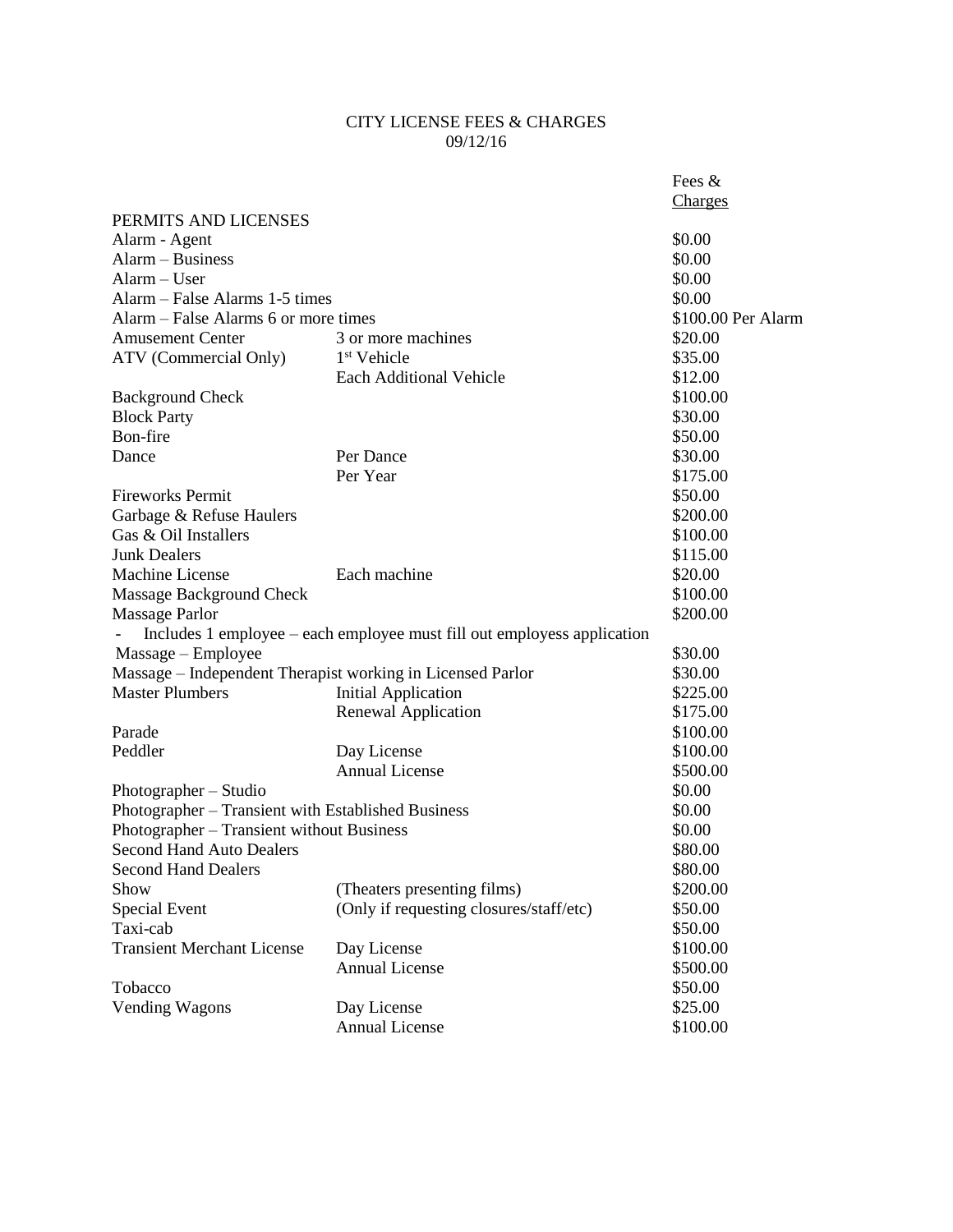| <b>OTHER FINES &amp; FEES</b>                      |                                                                                                      |                   |                                         |  |
|----------------------------------------------------|------------------------------------------------------------------------------------------------------|-------------------|-----------------------------------------|--|
| Dog & Cat License                                  |                                                                                                      | \$10.00           |                                         |  |
| Animal Impound                                     | <b>Base Fee</b>                                                                                      | \$25.00           |                                         |  |
|                                                    | Plus Boarding Fees per day for a dog                                                                 | \$16.00           |                                         |  |
|                                                    | Plus Boarding Fees per day for a cat                                                                 | \$14.00           |                                         |  |
| Parking Regular                                    |                                                                                                      | \$25.00           |                                         |  |
| 5+ days of nonpayment                              |                                                                                                      | \$40.00           |                                         |  |
| Parking Calendar                                   |                                                                                                      | \$15.00           |                                         |  |
| 5+ days of nonpayment                              |                                                                                                      | \$25.00           |                                         |  |
| Vehicle Impound                                    | Towing and storage fees based on towing service                                                      |                   |                                         |  |
| <b>ADMINISTRATIVE FEES</b>                         |                                                                                                      |                   |                                         |  |
| Appeals Hearing on Building Code                   |                                                                                                      | \$135.00          |                                         |  |
| <b>City Code Book</b>                              |                                                                                                      | \$65.00           |                                         |  |
|                                                    | With Updates included                                                                                | \$85.00           |                                         |  |
| <b>Preliminary Plat</b>                            |                                                                                                      | \$175.00          |                                         |  |
| Preliminary Plat per lot up to \$400               |                                                                                                      | \$10.00           |                                         |  |
| Special Assessment Search (5+ years)               |                                                                                                      | \$35.00           |                                         |  |
| <b>Special Use Permit</b>                          |                                                                                                      | \$125.00          |                                         |  |
| <b>Rezoning Application</b>                        |                                                                                                      | \$150.00          |                                         |  |
| <b>Variance Applications</b>                       |                                                                                                      | \$90.00           |                                         |  |
| Park Dedication Fees (per lot)                     |                                                                                                      | \$250.00          |                                         |  |
| Subordination Agreement Administrative Fee         |                                                                                                      | \$60.00           |                                         |  |
|                                                    |                                                                                                      |                   |                                         |  |
| <b>LIQUOR LICENSE FEES (Annual)</b>                |                                                                                                      |                   |                                         |  |
| Off-sale Weekday                                   |                                                                                                      | \$150.00          |                                         |  |
| Off-sale 3.2 Beer                                  |                                                                                                      | \$137.50          |                                         |  |
| On-sale Weekday                                    |                                                                                                      | \$3800.00         |                                         |  |
| On-sale Sunday                                     |                                                                                                      | \$200.00          |                                         |  |
| On-sale Beer                                       |                                                                                                      | \$275.00          |                                         |  |
| On-Sale Wine                                       |                                                                                                      | \$550.00          |                                         |  |
| Temporary Liquor License (per day)                 |                                                                                                      | \$100.00          |                                         |  |
| <b>Caterers Permit</b>                             |                                                                                                      | \$200.00          |                                         |  |
| On-sale Beer and On-sale Wine can be sold together |                                                                                                      | \$825.00          |                                         |  |
| <b>State Fees for 2AM Closing</b>                  |                                                                                                      |                   |                                         |  |
|                                                    | 2AM Closing (up to \$100,000 in gross annual receipts for alcoholic beverages)                       |                   | \$300.00                                |  |
|                                                    | 2AM Closing (over \$100,000 but not over \$500,000 in gross annual receipts for alcoholic beverages) |                   | \$750.00                                |  |
|                                                    | 2AM Closing (over \$500,000 in gross annual receipts for alcoholic beverages)                        |                   | \$1000.00                               |  |
|                                                    | 2AM Closing (3.2% On-sale Malt Liquor Licensee or Set up license holder)                             |                   | \$200.00                                |  |
|                                                    | 2AM Closing (Did not sell intoxicating liquor for a full 12 months prior to this application)        |                   | \$200.00                                |  |
|                                                    |                                                                                                      |                   |                                         |  |
| <b>REFUSE COLLECTION</b>                           |                                                                                                      |                   |                                         |  |
| Yardsite Fee/Card                                  | Resident - \$2.00 per month on Utility Bill                                                          | \$2.00            |                                         |  |
| <b>Yard Site Card</b>                              | Non-Resident – calendar year                                                                         | \$54.00 per year  |                                         |  |
| <b>Yard Site Card Replacement</b>                  |                                                                                                      | \$10.00           |                                         |  |
| Residential                                        | 35 gal cart w/ no recycling                                                                          | \$9.46 per month  |                                         |  |
|                                                    | 35 gal cart w/ recycling                                                                             |                   | $$13.00$ per month<br>\$12.71 per month |  |
|                                                    | 64 gal cart w/ no recycling                                                                          |                   |                                         |  |
|                                                    | 64 gal cart w/ recycling                                                                             | \$16.25 per month |                                         |  |
|                                                    |                                                                                                      |                   |                                         |  |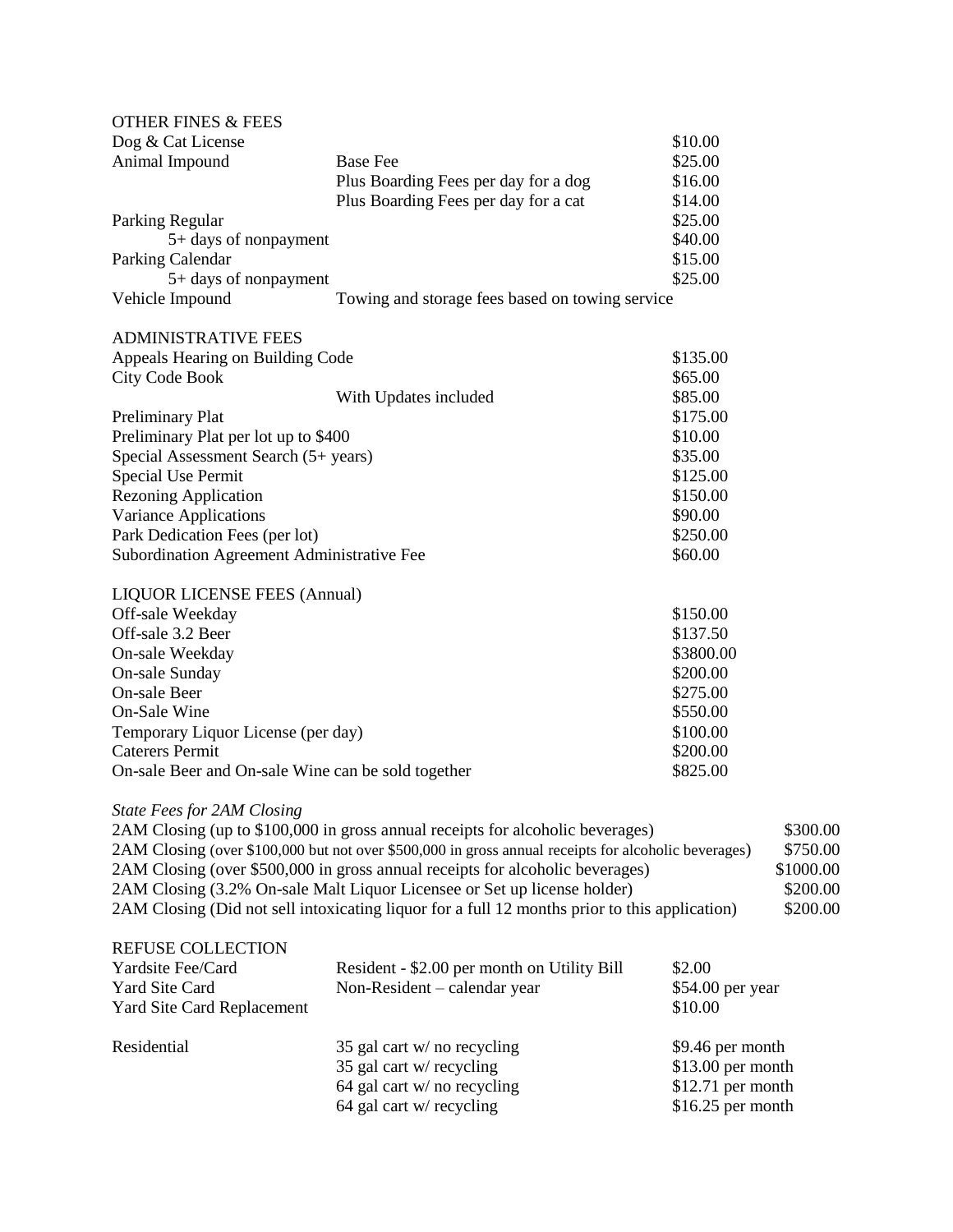|               | Additional 35 gallon recycling cart | \$3.54 per month  |
|---------------|-------------------------------------|-------------------|
|               | Additional 64 gallon recycling cart | \$3.54 per month  |
|               | Additional 96 gallon recycling cart | \$3.54 per month  |
|               | Additional 35 gallon refuse cart    | \$9.46 per month  |
|               | Additional 64 gallon refuse cart    | \$12.71 per month |
|               | Leaves and Grass (bagged)           | $$4.00$ per bag   |
|               | Tree Trimmings                      | \$25.00           |
|               | Entire Tree (Cut)                   | \$75.00           |
| Miscellaneous |                                     |                   |
|               | Carrying refuse 15 to 75 ft         | \$20.00           |
|               | Carrying refuse over 75 ft          | \$30.00           |
|               | Multi Family/Apartment              | \$15.40           |
| Commercial    |                                     |                   |
|               | Separate dwelling unit $(4+$ units) | \$13.50           |
|               | Saturday pickup                     | See Chart Below   |
|               | Per Minute                          | \$13.25           |
|               | Per Yard Container                  | \$15.25           |

## **Commercial Rates**

| <b>Size</b> | 1 Time/Wk | 2 Times/Wk | 3 Times/Wk | 4 Times/Wk | 5 Times/Wk | Saturday    |
|-------------|-----------|------------|------------|------------|------------|-------------|
| 1yd         | \$35.63   | \$58.45    | \$82.50    | \$102.38   | \$122.25   | $+ $80.00$  |
| 2yd         | \$57.57   | \$96.03    | \$132.00   | \$163.80   | \$195.60   | $+$ \$90.00 |
| 4yd         | \$101.76  | \$182.65   | \$270.38   | \$352.00   | \$406.00   | $+ $120.00$ |
| 6yd         | \$137.81  | \$273.60   | \$379.35   | \$450.90   | \$551.48   | $+ $120.00$ |

## BUILDING PERMIT FEES

| <b>Commercial Remodel Mechanical Permit</b> | \$46.00 |
|---------------------------------------------|---------|
| <b>Excavation Permit</b>                    | \$46.00 |
| Mobile Home Installation Mechanical Permit  | \$46.00 |
| New Commercial Mechanical Permit            | \$81.00 |
| New Residential Mechanical Permit           | \$56.00 |
| Remodel Residential Mechanical Permit       | \$26.00 |
| Plumbing Permit per Fixture                 | \$4.00  |
| <b>Rental Registration Fee</b>              | \$15.00 |

| One and Two Family Dwelling |                                                                                                             |
|-----------------------------|-------------------------------------------------------------------------------------------------------------|
| Valuation                   | Fee                                                                                                         |
| \$0.00-\$1,000              | \$42.00                                                                                                     |
| $$1,001 - $25,000$          | \$42.00 for the first \$1,000 plus \$7.00 per thousand or fraction thereof, to<br>and including \$25,000    |
| \$25,000-\$50,000           | \$210.00 for the first \$25,000 plus \$6.00 per thousand, or fraction thereof,<br>to and including \$50,000 |
| \$50,001 and up             | \$360.00 for the first \$50,000 plus \$3.00 per thousand, or fraction thereof                               |
| Other Fees:                 | Minnesota State Surcharged based on value<br>\$5.00 contractor license verification fee                     |